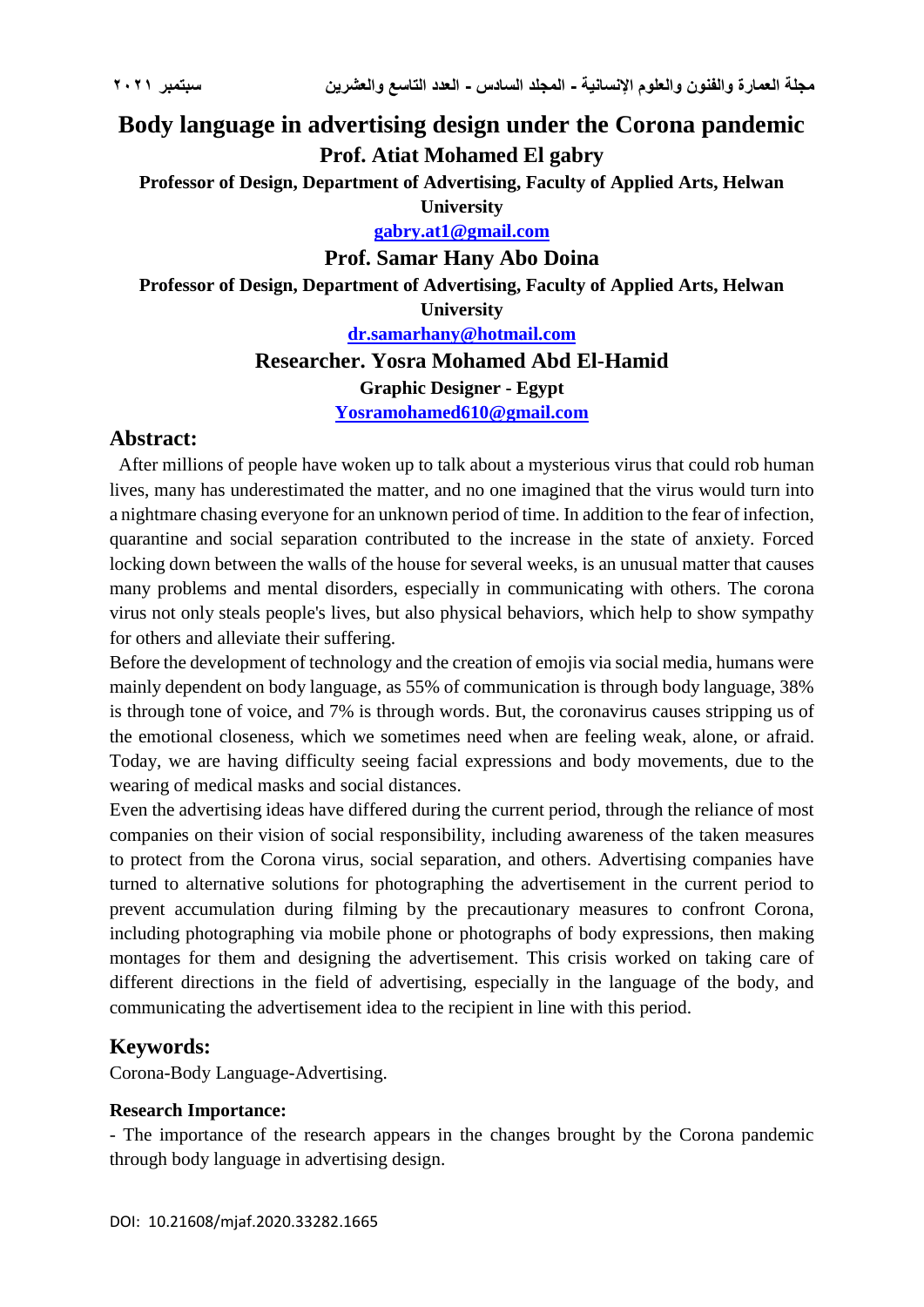**Research problem:** The research problem is summarized in trying to answer the following questions:

1 - What is the importance of studying body language in advertising design?

2 - What changes did the Corona pandemic make in advertising design through body language?

## **Research Aims:**

The research aims to:

1 - Study the importance of body language in advertising design.

2- Knowing what the Corona pandemic has changed in advertising design through body language.

## **Research hypotheses:**

The research assumes that:

1 - Body language in advertising design has a major role in communicating the advertising message effectively.

2 - The Corona pandemic brought changes to the design of advertising through body language.

## **The search limits:**

**Objectivity limits:** Body language in the advertisement (to include facial expressions and body positions).

**Time limits**: From the beginning of the appearance of the Corona virus (February) until (July 2020).

**Spatial limits**: Through a set of advertising forms using body language locally and globally before and after the period of the Coronavirus.

**Research Methodology**: Descriptive method for analyzing and describing some advertising forms submitted before and after the period of the Coronavirus.

## **Search Terms:**

**Corona Virus:** are a wide range of microorganisms that may cause disease in animals and humans, and they are known to be viruses. The newly discovered Coronavirus causes Covid-19 disease. CORONA VIRUS in Arabic means wreath or crown-aura, the name is due to the distinctive appearance that appears under the electron microscope due to the presence of villi of surface protrusion, which gives it an appearance in the form of a king's crown or solar aura. The outbreak began globally from the Chinese city of Wuhan and then moved to other countries all over the world.

**Body language:** It is a language of communication based on the expressions of the body and it is a science that studies non-verbal communication methods. It is a non-verbal language, and it is any apparent movement of either the entire body or part of it, such as eye movements, facial expressions, movements of hands and legs, curves and signals, either by the head or the trunk, which a person uses to communicate a specific message to the other.

**Advertising:** is a personal communication process through public means of communication by advertisers who pay a price to deliver certain information to groups of consumers where the advertiser encloses his identity inside the advertisement.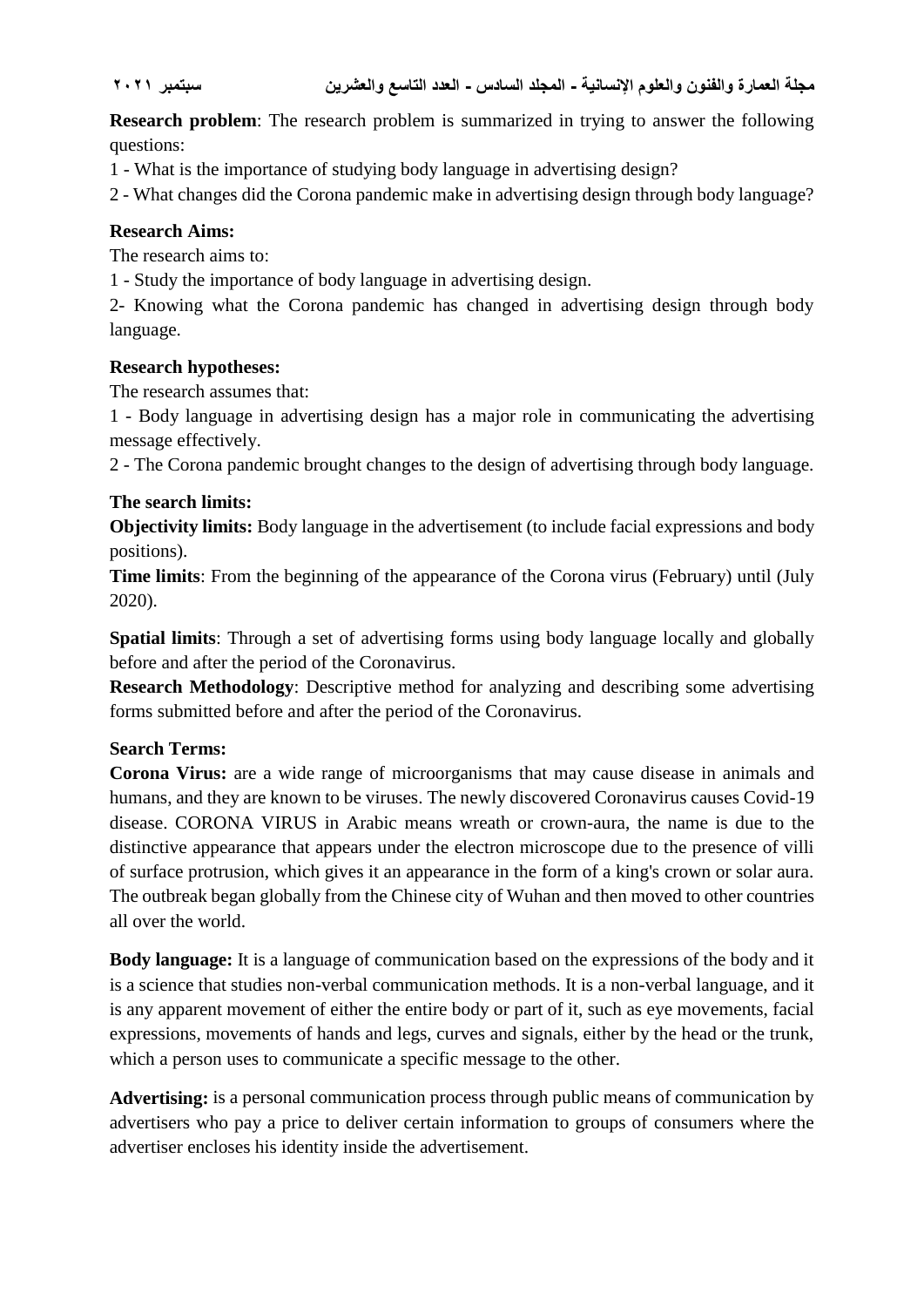## **Introduction:**

The feeling of fear and anxiety caused by the spread of the Corona virus is normal during this period, but it must be overcome in order to avoid any negative psychological effects that may result from that period, so the field of advertising addressed the community with the precautionary measures and the necessity of the commitment of citizens to stay at home to protect themselves through ads based on body language in communicating the advertising idea in a new way to relieve the psychological pressures caused by the Corona pandemic. No matter how the designer of the ad exceled in choosing spoken phrases, they cannot give or communicate the meaning clearly and completely to the recipient unless they are reinforced in another language that relies on signs, movements, and symbols to reach the speed of response to an advertising message, which is the body language. The ads during this period raised the slogan "Stay at home" in line with current events. Ads are always looking for and focusing on a certain social value. Because of this crisis, most of the advertisements are centered around the idea of home and family, and the focus was on the values of staying at home, the importance of enjoying with the family, and the ability to have fun and entertainment, but at home.

#### **The meaning of body movements at the advertising:**

The content of the advertisement focuses on arousing the emotions of the recipient because it is more effective and faster in reaching the response of the recipient this way, the advertiser usually searches for everything that speeds the process of arousal to reach its goal by directing consumer behavior, one of these methods that are used in advertising is body language, in communicating the advertising message. The goal of the advertiser is to convince the consumer of the importance of his/her commodity by any means, the most informative messages that use the non-verbal language are the advertising messages because the advertisement has certain characteristics, the first of which is the short time space, which is not sufficient to communicate the idea of the ad through the verbal language only, so the designers used this Language out of the predicament of time and effort.

The body language consists of a group of elements: the posture of the body, and facial expressions, which are organized together to form a communication channel that conveys the meaning that each of these elements carry to other people, "where messages are passed through body language to other people."

### **1- Facial Expressions:**

The first thing we notice in a person is his face, the face is one of the sources of information that we obtain to form judgments about this person, and facial expressions are part of this information that we obtain. Facial expressions are a form of verbal communication, and they are one of the primary means of communicating social information among humans. Facial expressions clearly express the person's internal feelings and emotions and help to communicate these emotions quickly and flexibly to other people. Facial expressions play an important role during the process of communicating with others, and studies have confirmed that there are six basic facial expressions: Surprise, Happiness, Anger, Fear, Sadness and Disgust,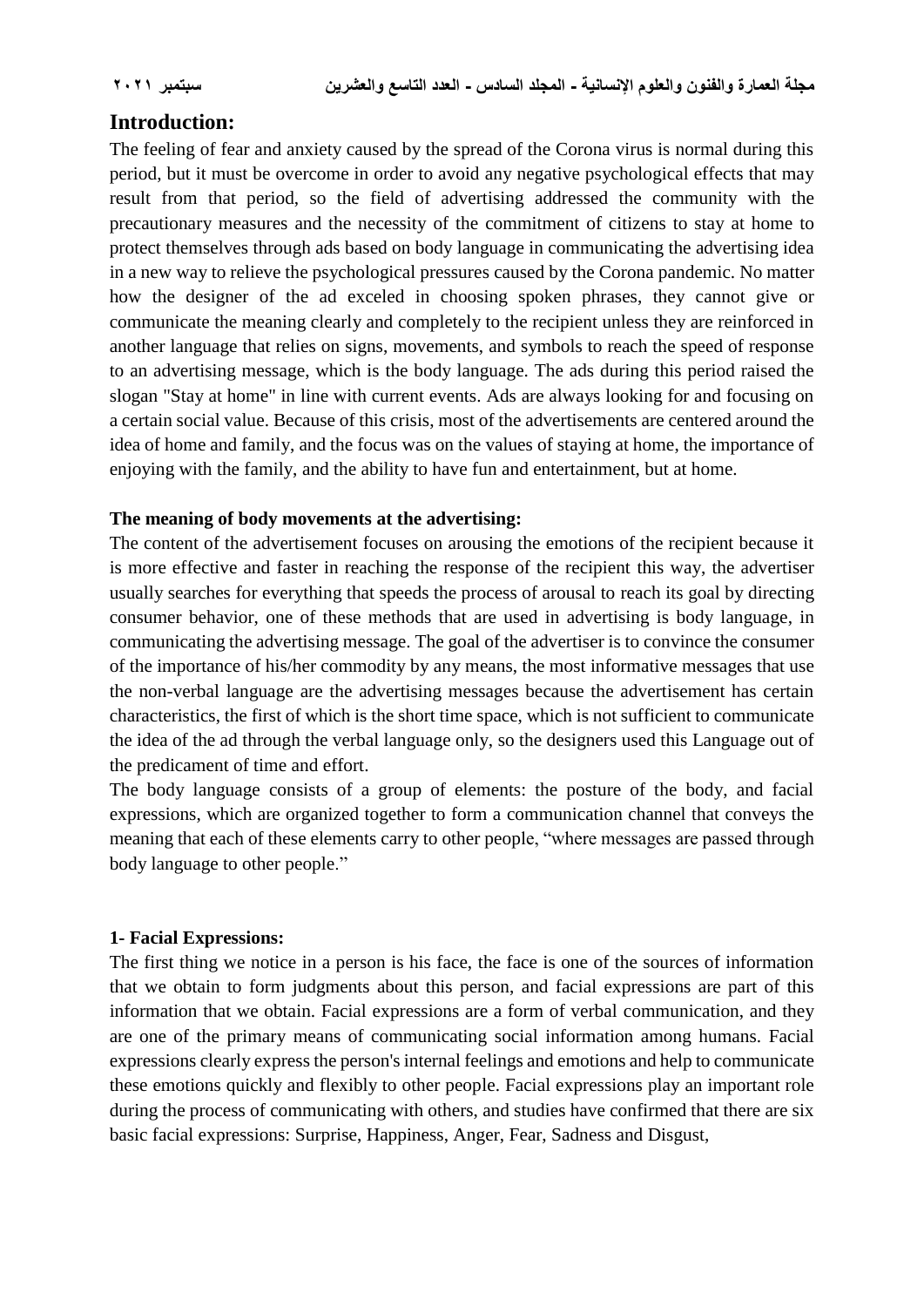### **Surprise:**

Surprised expressions are highly distinctive and are usually formed of elevated brows and a raised upper lip.

#### **Happiness:**

Happiness can be communicated by a single facial movement, which occurs when the corners of the lips are pulled into a smile.

### **Anger:**

Researchers believe that pressed and tightened lips are the essential signifiers of anger.

### **Fear:**

Fear is formed of subtler facial movements and is often communicated by the movement of eyebrows.

#### **Sadness:**

Sadness can be shown by a combination of eyebrow movement, depressed lip corners and a partial deepening of the nasolabial furrow, also known as smile lines.

#### **Disgust:**

Either a wrinkled nose or a raised upper lip can signify an expression of disgust.

## **Advertising under the Corona pandemic through facial expressions:**

In light of the outbreak of the Coronavirus, many countries have obligated their citizens to wear masks from the World Health Organization, the features of the hidden face have spread and contact among people has become prohibited, because the muzzle placed a barrier between the speaker and the second one, and weakened communication ; One of the researchers stressed that the muzzle increased the body's movements so that a person can communicate his information to the other person, due to the disappearance of the parts of the face responsible for the expression that put them from communication and renew the conversation between the two without rest.

It is known that advertising design always wants to express the spirit of the times, and in the time of Corona advertising companies were forced to acclimate to reality and abandoned ads that violate and urge adherence to them, so advertising companies tended to pay attention to different directions in the field of advertising, especially in body language and communicate the advertisement idea to the recipient to accompany this period.

#### **The Posture of the Body**:

The position of the body is defined as the position and direction of specific parts of the body, such as bending the upper part to the front or back, or placing the hands in the pockets, or sitting and placing the feet on top of each other, or the contact to show emotion and others, it is also very important in communicating with others, so all parts of the body have their own language as the following:

### **1- The Arm language:**

- Opening the arms to signify the desire to take the other side with hugs, in order to indicate longing and welcoming.

Opening the arms while placing the body in a state of relaxation to signify rest and relaxation.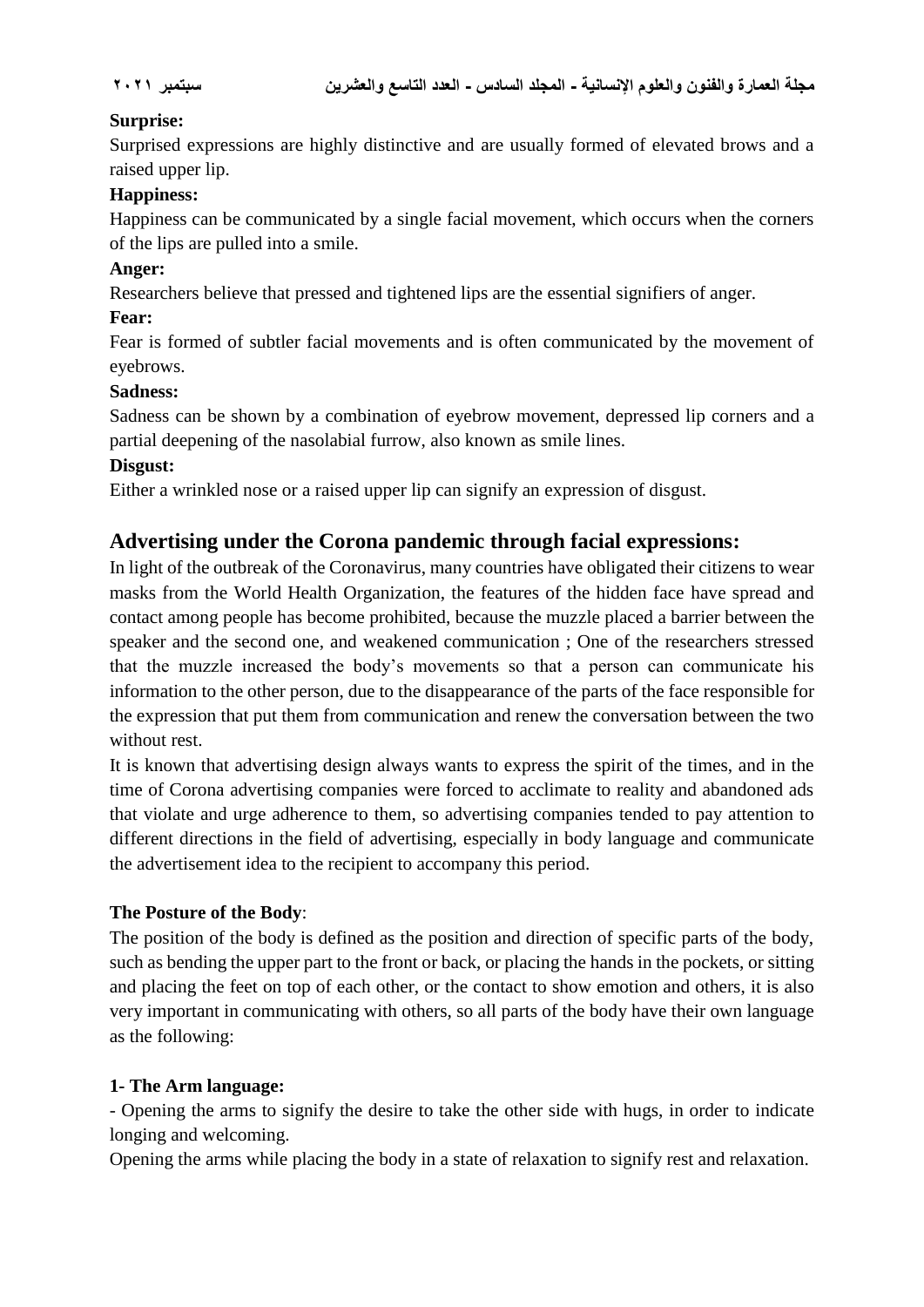-Shake the arms straight forward and backward, or place them upward to indicate joy and euphoria.

-Extend the arms forward to ask for help and aid.

## **2-The finger language:**

-To indicate a specific direction: the finger indicates a direction or something.

- For smoothness and roughness: touching things with a flatness in the face to indicate smoothness, or touching things with resentment of the face to indicate roughness.

- For peace and welcome: shaking hands with the other side by supplying the hand.

-For determination: The five fingers were firmly attached to the palm of the hand and are being rocked more than once.

- Praise and salutation: by placing the hand on the forehead tilted.

## **3- The Leg Language:**

-When the man is running, this indicates: vitality and activity.

- If the man was in a fast walking situation, this indicates: the speed and the speed of something. As for hitting things with the foot, such as a ball and others, it indicates: strength.

- And when a woman shows her leg when she is soft and beautiful, then it is an indication of: the beauty of the body.

- When one is jumping, this indicates joy and freshness.

## **4- The position of the body in general:**

- The body is in a resting and sleeping position with no naps: to signify relaxation.

-The body is in a curved position with wrinkles and white hair: indicating aging.

-Stand in a position when the body is straight and steady in one place: to indicate readiness.

-When the body moves in all situations, such as jumping, running, skipping in the air, with a wide smile and a glow in the eyes: to indicate activity and vitality.

-When the body is in a state of relaxation, with signs of happiness appearing on the speaker's face, with an emphasis on obtaining the desired gains: indicates success, trust and victory.

**COVID-19** has already changed every plan that the advertising companies set for themselves, and may have canceled many advertising ideas that could not be appropriate for the current situation, as the whole world turned upside down and new and different conditions were imposed, so the advertisement quickly went into production of New Ideas to take advantage of the current situation, so that the body language differed in the design of the advertisement in this current period, either with facial expressions or with the positions of the body as a whole.

## **Results:**

The researcher came through an analysis of some models based on body language the following: 1- Good use of body language expressions in advertising design is one of the most important factors for visual impact on the recipient, attracting his attention and provoking his interest. -2 Diversity in the use of physical expressions in the design of the ad increases the ability of the advertisement to draw the attention of the recipient and emphasize the meaning. 3- Making